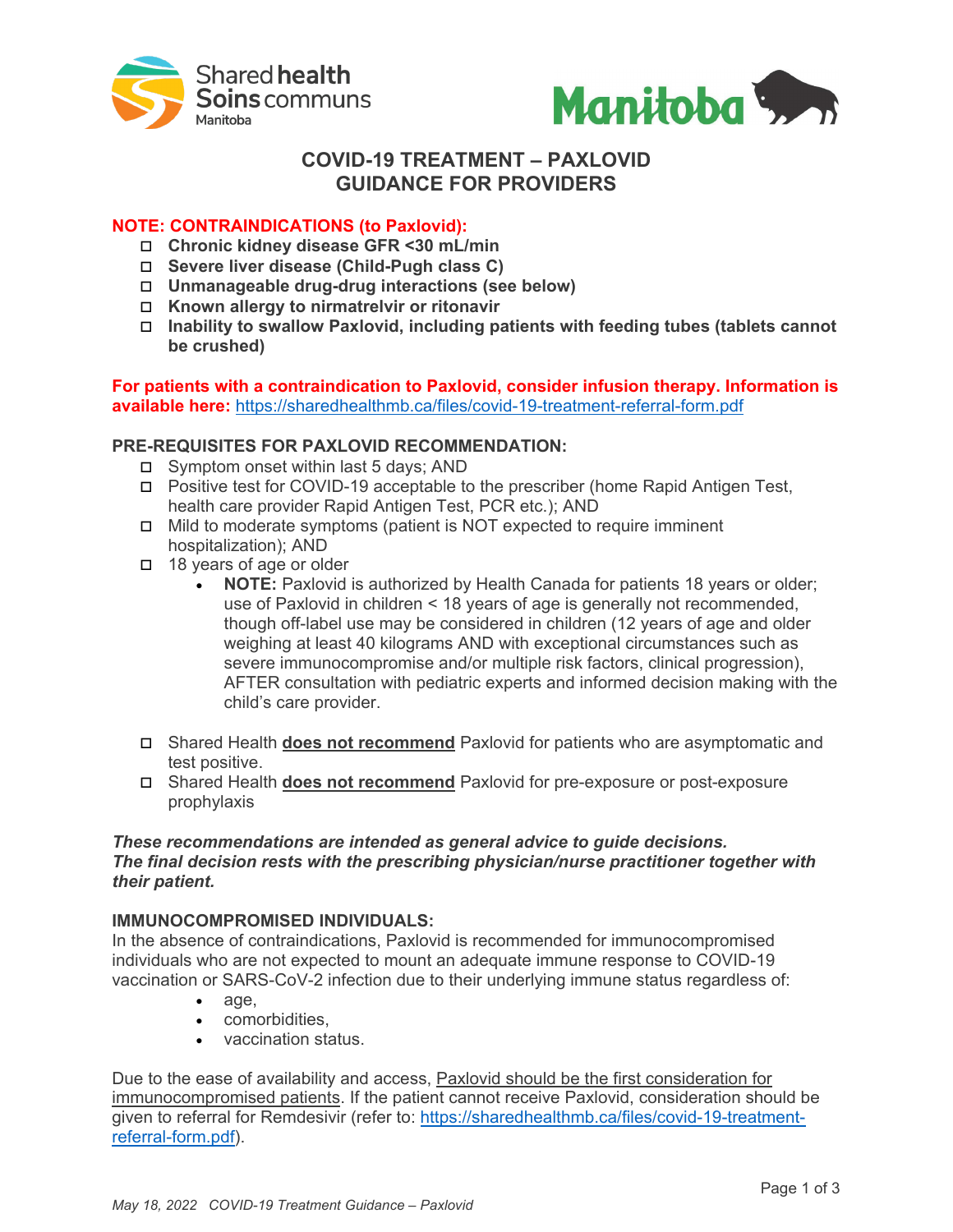



#### **IMMUNOCOMPETENT PATIENTS:**

Patients who are NOT immunocompromised should be evaluated for treatment based on the risk of a severe outcome (hospitalization, ICU admission or death) versus the risk of receiving the medication. This should occur in discussion with the patient.

These recommendations are intended as general advice to guide the decision. The final decision rests with the prescribing physician/nurse practitioner together with their patient. The following factors should be considered in this decision:

- **Age:** There is no absolutely safe age to acquire COVID-19 but provincial data indicates the risk of death based on age alone markedly increases beginning at age 40 and doubling or tripling occurs with each additional decade of life. Vaccination markedly reduces the risk of death in all age groups;
- **Vaccination status:** Being fully vaccinated with an additional (e.g. booster) dose is, in general, very protective. As of May 9 2022, compared to fully vaccinated patients who have received 3 doses, unvaccinated individuals (0 doses) in Manitoba with COVID-19 are approximately:
	- o 13X more likely to be hospitalized,
	- o 22X more likely to be admitted to ICU
	- o 33X more likely to die from COVID-19
	- *\*As data evolves/becomes available, the above figures may change.*
- **Chronic Health Conditions:** The more chronic health conditions a patient has, the more likely they are to experience a severe outcome (hospitalization, ICU admission and/or death). This risk is mitigated to a significant degree by vaccination. Even so, with each additional risk factor (of the following list) the risk of a severe outcome increases:
	- o BMI>30
	- o Diabetes;
	- o Heart disease, hypertension, CHF;
	- o Chronic respiratory disease, including cystic fibrosis;
	- o Chronic liver disease;
	- o Chronic kidney disease.
- **Pregnancy:** Fully vaccinated pregnant individuals with an extra (booster) dose who are under age 40 are not considered high risk, unless they have significant chronic health conditions. Safety data for the use of Remdesivir relies on preliminary animal studies and post-marketing registries and, while reassuring, is limited. Pregnant women were excluded from the trials for Paxlovid, however, Paxlovid has a mechanism of action analogous to other antivirals used extensively in pregnancy without adverse effect (e.g. ritonavir). As such, if the benefits of administering a COVID-19 therapeutic are felt to be substantial, neither Remdesivir nor Paxlovid should be withheld based solely on a person's pregnant state. Individualized and informed discussion weighing the risk of COVID-19 for an individual patient against the paucity of safety data in pregnancy is required when prescribing COVID-19 therapeutics during pregnancy.
- **Race/ Ethnicity/ Indigenous Identity:** Due to higher structural risks (such as overcrowded housing, occupational exposures, income insecurity), patients who identify as members of Black, Indigenous or other racialized communities have been found to experience more severe outcomes related to COVID-19 and at younger ages (e.g. BIPOC people hospitalized due to COVID-19 are 10-20 years younger than white people hospitalized due to COVID-19). Therefore Race/ Ethnicity/ Indigenous identity should be considered in assessing an individual's complete risk profile.